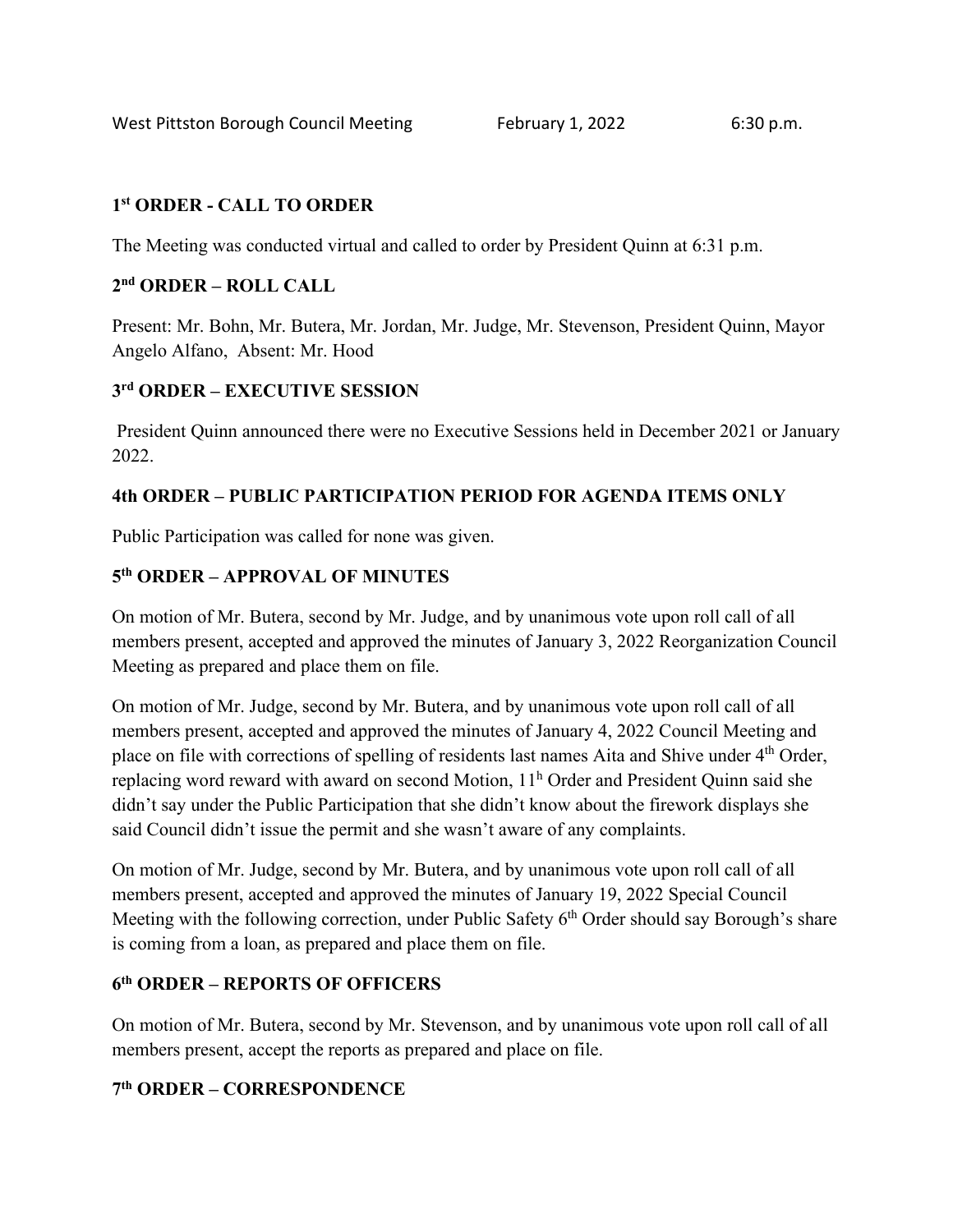Borough Council Minutes

Page 2, February 1, 2022

Secretary Ms. Kijek reported the following correspondences have been placed on file in the borough office.

**A.** WVSA – monthly report

**B.** RCN – Cable Franchise

**C**. William Bell, regarding Police Regionalization

## **8th ORDER – SOLICITOR**

Attorney Bufalino had nothing to report at this time.

#### **9th ORDER – MAYOR**

Mayor Alfano had nothing to report at this time.

## **10th ORDER – ADMINISTRATION**

On motion of Mr. Butera, second by Mr. Judge, and by unanimous vote upon roll call of all members present, to ratify payrolls of January 14, 2022 in the amount of \$25,825.36 and January 28, 2022 in the amount of \$21,720.38 totaling \$47,545.74.

On motion of Mr. Butera, second by Mr. Bohn, and by unanimous vote upon roll call of all members present, to ratify General Fund prepaid bills totaling \$128,911.26.

On motion of Mr. Butera, second by Mr. Bohn, and by unanimous vote upon roll call of all members present, to approve General Fund bills totaling \$1,444.34.

On motion of Mr. Butera, second by Mr. Bohn, and by unanimous vote upon roll call of all members present, to accept the Prociak & Associates Audit Agreement for the year 2021 in the amount between \$12,000 - \$14,000.

On motion of Mr. Butera, second by Mr. Judge, and by unanimous vote upon roll call of all members present, to approve payment to Jim Brozena Consulting Invoice #21 for \$610 for Buyout Program.

On motion of Mr. Butera, second by Mr. Bohn, and by unanimous vote upon roll call of all members present, to approve the Uncollectable Taxes in the amount of \$69,777.75 for Tax Collector George Miller.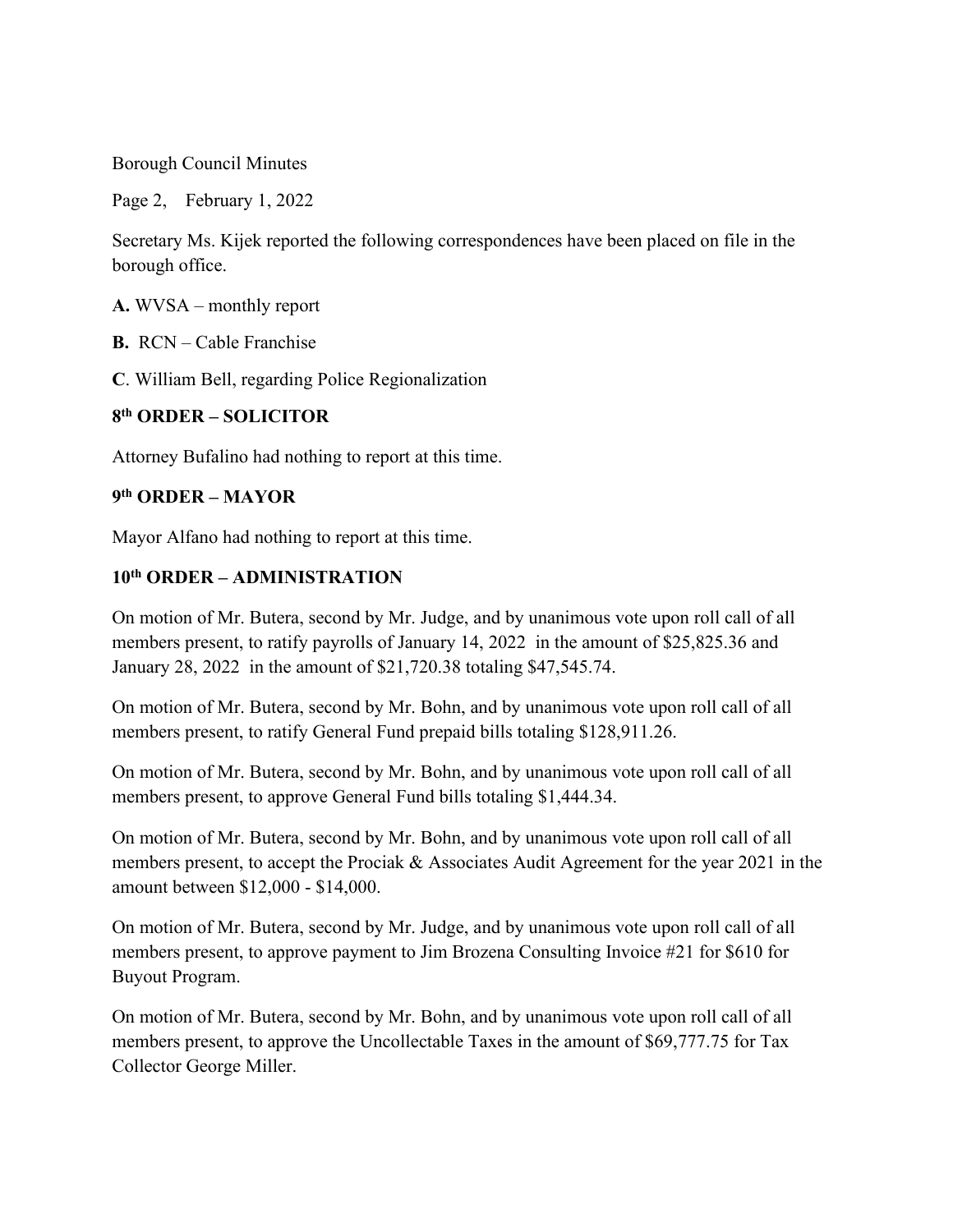#### Borough Council Minutes

Page 3, February 1, 2022

# **10th ORDER – ADMINISTRATION (continued)**

On motion of Mr. Butera, second by Mr. Bohn, and by unanimous vote upon roll call of all members present, to continue with the existing agreement BIU of PA Contract for 2022 for Building Inspection services with no changes to contract or fees.

On motion of Mr. Butera, second by Mr. Judge, and by unanimous vote upon roll call of all members present, to approve payment for Attorney Bufalino's PSAB Solicitor Membership.

On motion of Mr. Butera, second by Mr. Bohn, and by unanimous vote upon roll call of all members present, to ratify the Hazard Mitigation Grant Resolution designation of HMGP advance assistance grant application.

# **11th ORDER – PUBLIC SAFETY**

On motion of Mr. Butera, second by Mr. Judge, and by unanimous vote upon roll call of all members present, to accept the Public Safety monthly report and is put on file at the borough office.

On motion of Mr. Butera, second by Mr. Judge, and by unanimous vote upon roll call of all members present, to approve Borton Lawson Invoice #2019-4354-000-0000011 in the amount of \$1,602.95 for the Traffic Signal Replacement Green Light Go Grant project.

# **12th ORDER – PUBLIC WORKS**

On motion of Mr. Butera, second by Mr. Judge, and by unanimous vote upon roll call of all members present, to accept the Public Works monthly report and is put on file at the borough office.

On motion of Mr. Butera, second by Mr. Bohn, and by unanimous vote upon roll call of all members present, to approve the 2022-2023 DGS COSTARS Salt Contract Agreement.

On motion of Mr. Butera, second by Mr. Bohn, and by unanimous vote upon roll call of all members present, to approve the DCED Multimodal Exeter Avenue Streetscape Grant, with a reduced scope of work.

On motion of Mr. Butera, second by Mr. Stevenson, and by roll call of all members present, to delay the reopening of the DPW Recycling Center for cardboard drop off on Saturdays, due to the increase number of Covid cases and the Covid-19 Emergency Declaration. Mr. Bohn- no, Mr. Butera-yes, Mr. Jordan-no, Mr. Judge-no, Mr. Stevenson-yes, President Quinn-yes. 3 no 3 yes, Mayor Alfano breaks the tie with a no vote. Motion failed.